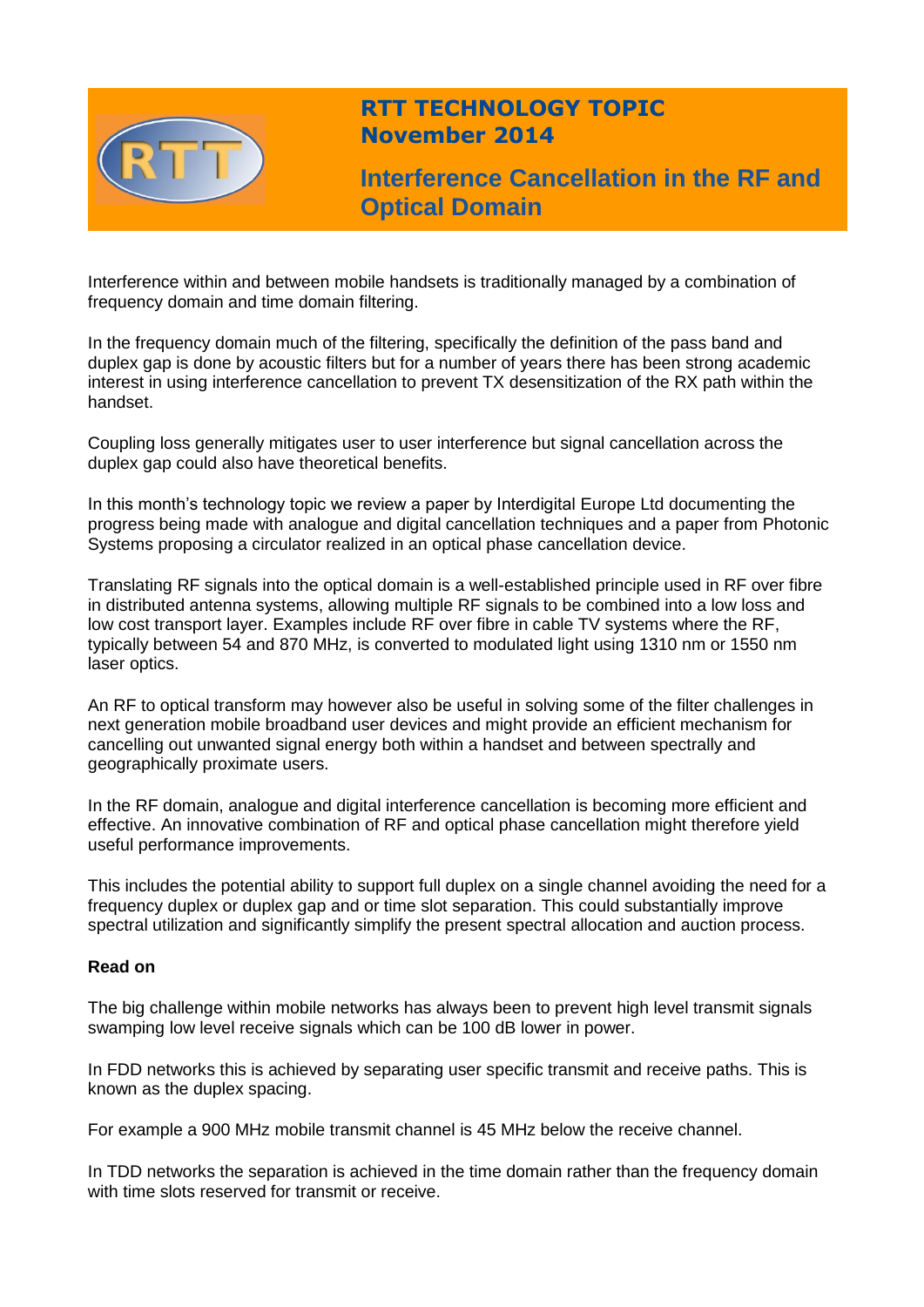It is possible to combine both techniques and have frequency and time domain separation. GSM is an example. This is usually described as half duplex. The advantage is that filtering in the handset is simpler, filter costs are lower and there will be less insertion loss. The maximum achievable data rate within a defined channel bandwidth will however be lower.

HSPA and LTE both use full duplex and transmit and receive simultaneously but the duplex spacing has disadvantages.

Because the uplink is at a different frequency to the downlink, the channel sounding has to be realized bi- directionally. This absorbs bandwidth and power and introduces additional latency.

Users also have to be protected from one another. This means the lower pass band has to be separated from the upper pass band by what is known as the duplex gap.

In a GSM 900 network the lower pass band of 35 MHz is separated from the upper 35 MHz pass band by a gap of 10 MHz

The acoustic duplex filters therefore have two functions. They keep transmit energy within the handset away from the duplexed spaced receive path but also define the lower and upper edges of the duplex gap so that a user in the highest channel in the mobile transmit path does not interfere with a geographically proximate user on the lowest channel of the mobile receive band.

In practice this arrangement works well but theoretically it would be more efficient (more statistical multiplexing gain and improved scheduler efficiency) if users could share a single channel rather than multiplexing across two channels. There would also be less signalling overhead and improved channel latency.

However this requires at least 100 dB of separation to be achieved within the user device.

Some separation could be achievable by sending transmit and receive signals through separate antennas though there is not enough space to do this in a modern mobile.

Other signal cancellation mechanisms therefore have to be used.

Unwanted signal energy can be cancelled out using some combination of frequency separation (FDD), time separation (TDD) or phase cancellation.

Phase cancellation only works if you have can acquire knowledge of the phase characteristics of the transmitted signal. This is achieved by having reference signals and training sequences of known amplitude and phase accurately referenced in time and frequency embedded in the information data.

The process is then dependent on managing to avoid or correct for amplitude to phase distortion.

Phase cancellation can be applied in the analogue and digital domain and both are usually used together.

A paper presented by InterDigital Europe Ltd at a recent Cambridge Wireless event highlighted the progress presently made with these techniques over the past three years.

<http://www.cambridgewireless.co.uk/crmapp/EventResource.aspx?objid=45190>

The paper describes the sources of self-interference in a handset including reflected re-entrant energy coming back into the antenna, reflected energy caused by antenna mismatch and duplexer leakage, also a function of mismatch.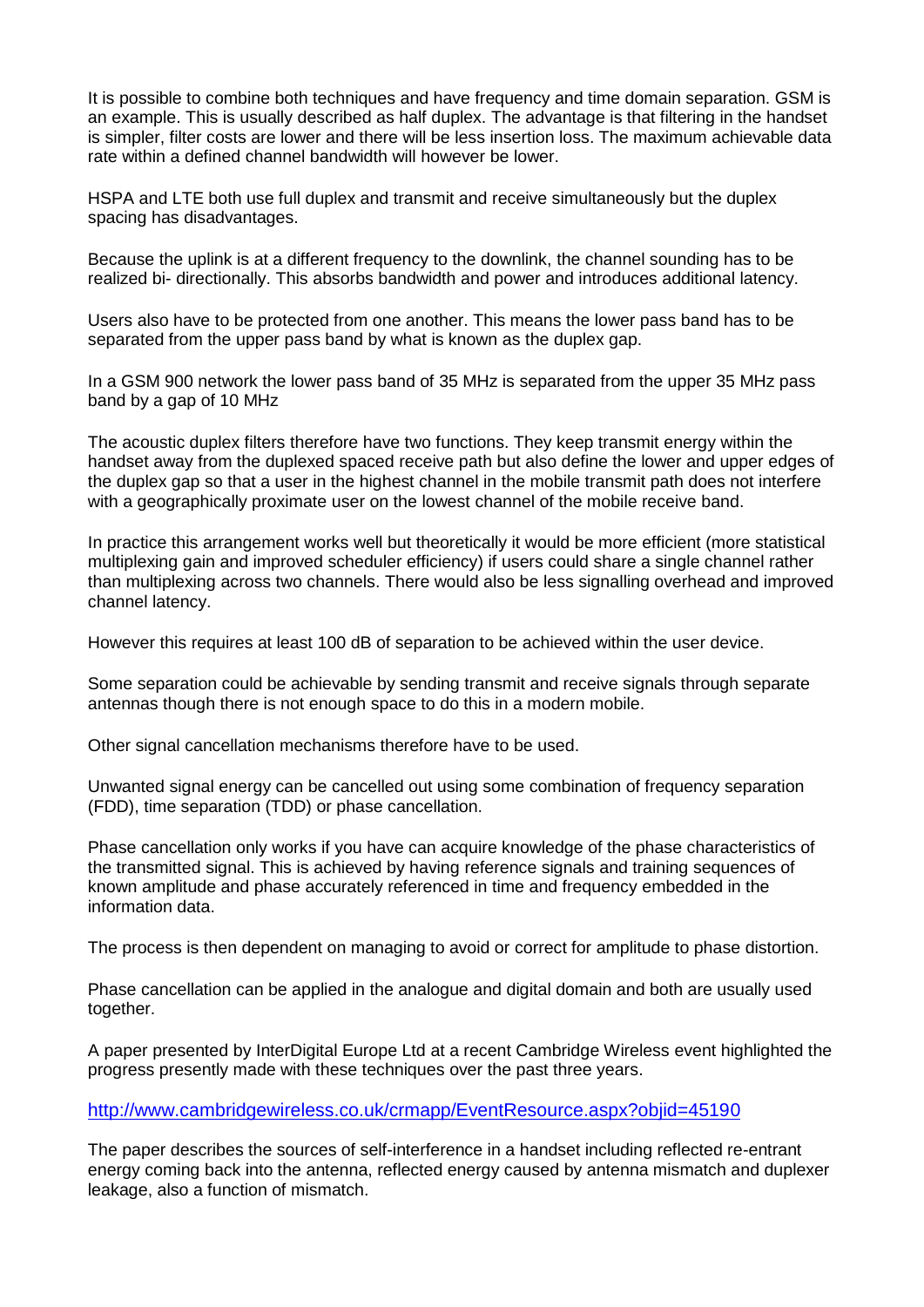# Self-Interference



# **Cancellation Approach (Cont'd)**



The presentation showed the signal cancellation process with 25 to 40 dB delivered from the duplexer and 20 to 30 dB from analogue and digital cancellation.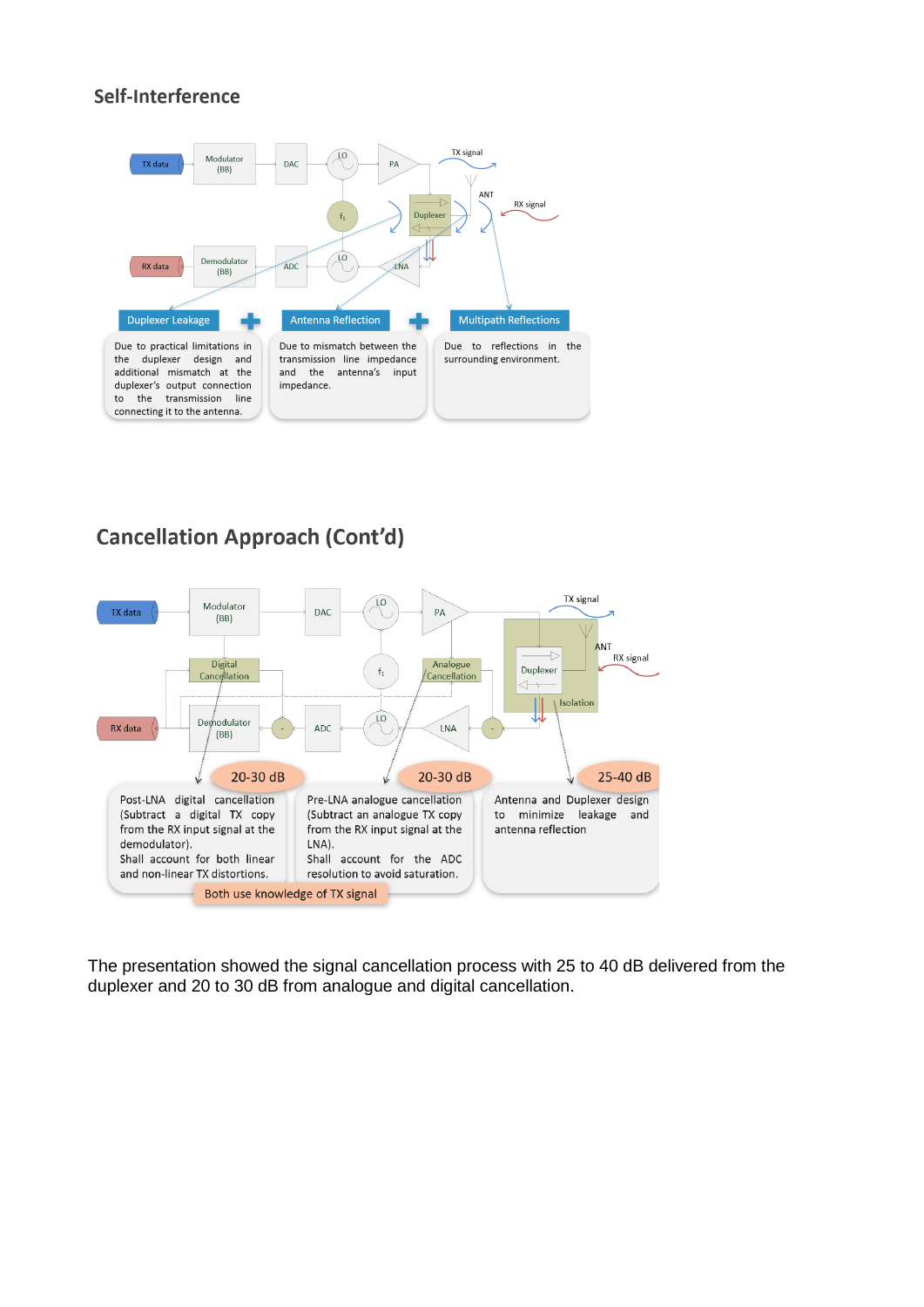

Research at Stanford University was also referenced showing the improvement made over the past three years with a claimed 110 dB now being available coupled through a single antenna.

The system is however bandwidth limited but this could potentially be overcome by implementing an RF to optical transform, realising the phase cancellation functions of an RF isolator in the optical domain.

An RF isolator, also known as a circulator works by summing and differencing the RF phase of two waves travelling in opposite directions around the circumference of a ferrite disk. It is a two port device with constructive interference at one port and constructive interference at the second port.

The bandwidth of the device will however be significantly less than an octave (1 GHz to 2 GHz for example) and the amount of available isolation will be of the order of 20 dB

An alternative proposed by Photonic Systems (follow link for full article) is an optical modulator.

**[http://www.microwavejournal.com/articles/22950-maximizing-rf-spectrum-utilization-with](http://www.microwavejournal.com/articles/22950-maximizing-rf-spectrum-utilization-with-simultaneous-transmit-and-receive)[simultaneous-transmit-and-receive](http://www.microwavejournal.com/articles/22950-maximizing-rf-spectrum-utilization-with-simultaneous-transmit-and-receive)**

The receive signal is routed through an unbalanced drive and efficiently modulated on to the optical carrier. The transmit signal is routed through a balanced drive and inefficiently modulated on to the carrier.

Achievable isolation is of the order of 40 dB over four decades of bandwidth into a 50 ohm load.

The photonic components include a CW laser an optical modulator and a photo detector. These devices would previously have had noise figures of the order of 20 dB and high insertion loss but photonic links are now available that have lower noise and positive link gain.

The suggested achievable noise figure operating between 700 MHz and 6 GHz is of the order of 4 to 6 dB with 17 to 21 dB of gain.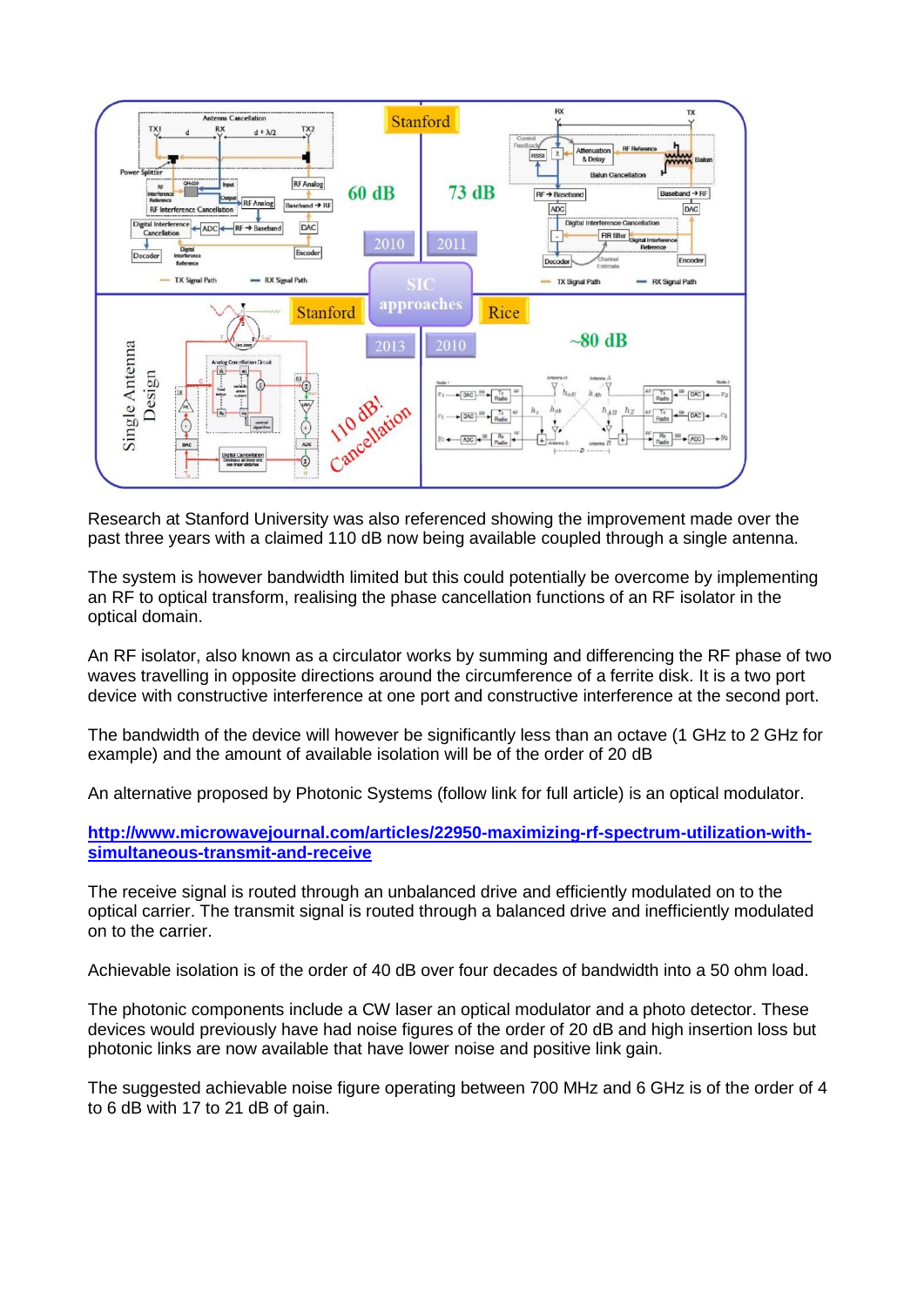

Mismatch is managed by connecting a variable impedance to an additional 'antenna balance' port which replicates antenna impedance versus frequency.



At frequencies where the impedance at the two bidirectional ports are equal, the transmit signal at Port 1 is routed to the antenna connected to port 2 and the signal received by the antenna is routed to Port 3. Port 3 is isolated from Port 1 because the portion of the transmit signal that is reflected by the antenna back into Port 2 (a) is balanced by the transmit signal reflected back into the 'balance' port 2(b) by the impedance connected to the fourth port.

This analogue cancellation process on its own is unlikely to provide sufficient TX/RX isolation due to limitations of the optical modulator and differences between the antenna impedances and the balance.

However provided there is sufficient suppression of the transmit signal in the analogue front end to preserve RX linearity then digital cancellation should be able to do the rest of the job. The transceiver knows what it is transmitting so should be able to produce an adequate estimate that can then be subtracted.

#### [http://www.photonicsinc.com/star\\_fm\\_demo.html](http://www.photonicsinc.com/star_fm_demo.html)

The power budget implications of this are not described but will be significant. The real benefit of an optical transform is extremely wide bandwidth for the fundamental reason that even 100 GHz of RF bandwidth is a small fractional bandwidth when modulated on to a 200 THz optical carrier (as shown by the four decades of bandwidth in plot (b) above). As we don't actually need this amount